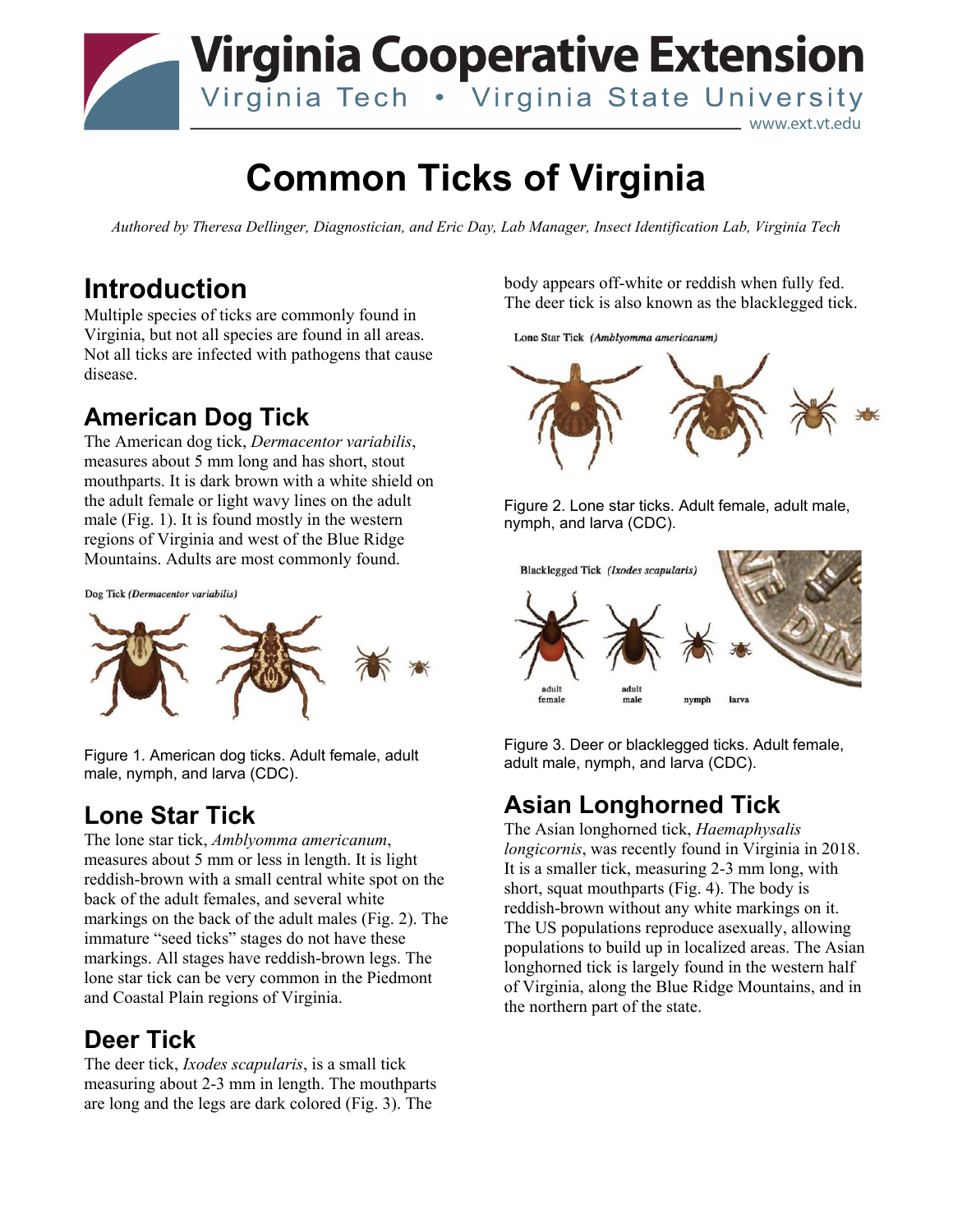

Figure 4. Adult Asian longhorned tick (Eric Day, Virginia Tech, Bugwood.org).

# **Tick Removal**

Ticks are best removed with tweezers or by wrapping the tick in a tissue and pulling it out with fingers. Grasp the tick as close as possible to the skin and pull slowly with even pressure to avoid leaving the mouthparts in the wound. Do not twist or jerk as this will leave the mouthparts in the skin. Do not use nail polish, petroleum jelly, alcohol, or hot matches to remove the tick. Wash the wound with an antiseptic after the tick is removed. Kill the tick in rubbing alcohol and keep it in a small vial for a few months in case any disease symptoms develop and the tick needs to be identified.

# **How to Avoid Ticks**

The following methods of prevention are recommended by the Virginia Department of Health.

- Avoid tick infested areas such as tall grass and dense vegetation.
- Walk in the center of trails and avoid brushing against weeds and tall grass.
- Keep grass and underbrush mowed and thinned.
- Wear light-colored clothing so ticks can be easily seen.
- Tuck pant legs into socks so ticks stay on the outside of pants.
- Conduct tick checks on children and pets every four hours when staying outside.
- Apply insect repellents containing active ingredients such as DEET, picaridin, oil of eucalyptus, Bio-UD, or IR3535 to exposed skin.
- Ask your veterinarian to recommend tick controls for your pets.
- Treat your lawn with an approved pesticide for tick control.
- Treat clothes with permethrin following all label precautions.

# **Ticks and Diseases**

Consult a medical professional for any questions regarding suspected tick-transmitted diseases. The following list does not include all the potential diseases transmitted by ticks in Virginia. Avoiding tick bites is the best way to protect yourself from tick-borne diseases.

**Rocky Mountain Spotted Fever (RMSF)**: A tick must be attached for 4-6 hours to transmit RMSF to its human host. The first noticed symptoms are usually severe headache, chills, fever, muscle aches, nausea, vomiting, and other flu-like symptoms usually starting 2-14 days after the tick bite. By the third day after the bite, a red rash develops on the wrists and ankles in most cases, and may spread over the body. A blood test is needed to confirm the disease and antibiotics should begin early if RMSF is suspected. American dog ticks and lone star ticks transmit RMSF.

**Lyme Disease:** Lyme disease is rarely transmitted in the first 24 hours of tick attachment, so frequent checking and prompt removal of any ticks is strongly recommended. Lyme disease initially develops as a rounded, red ringed "bulls-eye" rash, usually 2 or more inches in size at the site of the tick bite. The rash may not be well-defined in appearance and is seen only in 70% of Lyme patients, who still develop flu-like symptoms such as nausea, headache, fever, and general stiffness of the neck joints. A small percentage of untreated people develop chronic symptoms of arthritis and nervous system complications. Lyme disease can only be confirmed by a medical doctor with specialized laboratory tests. Deer ticks transmit Lyme disease.

**Ehrlichiosis, Anaplasmosis, and Babesiosis:** These tick-borne diseases have symptoms that include headache, fatigue, and muscle aches. Symptoms usually occur within 1-2 weeks following a bite by an infected tick. Diagnosis requires specialized laboratory tests administered by a medical